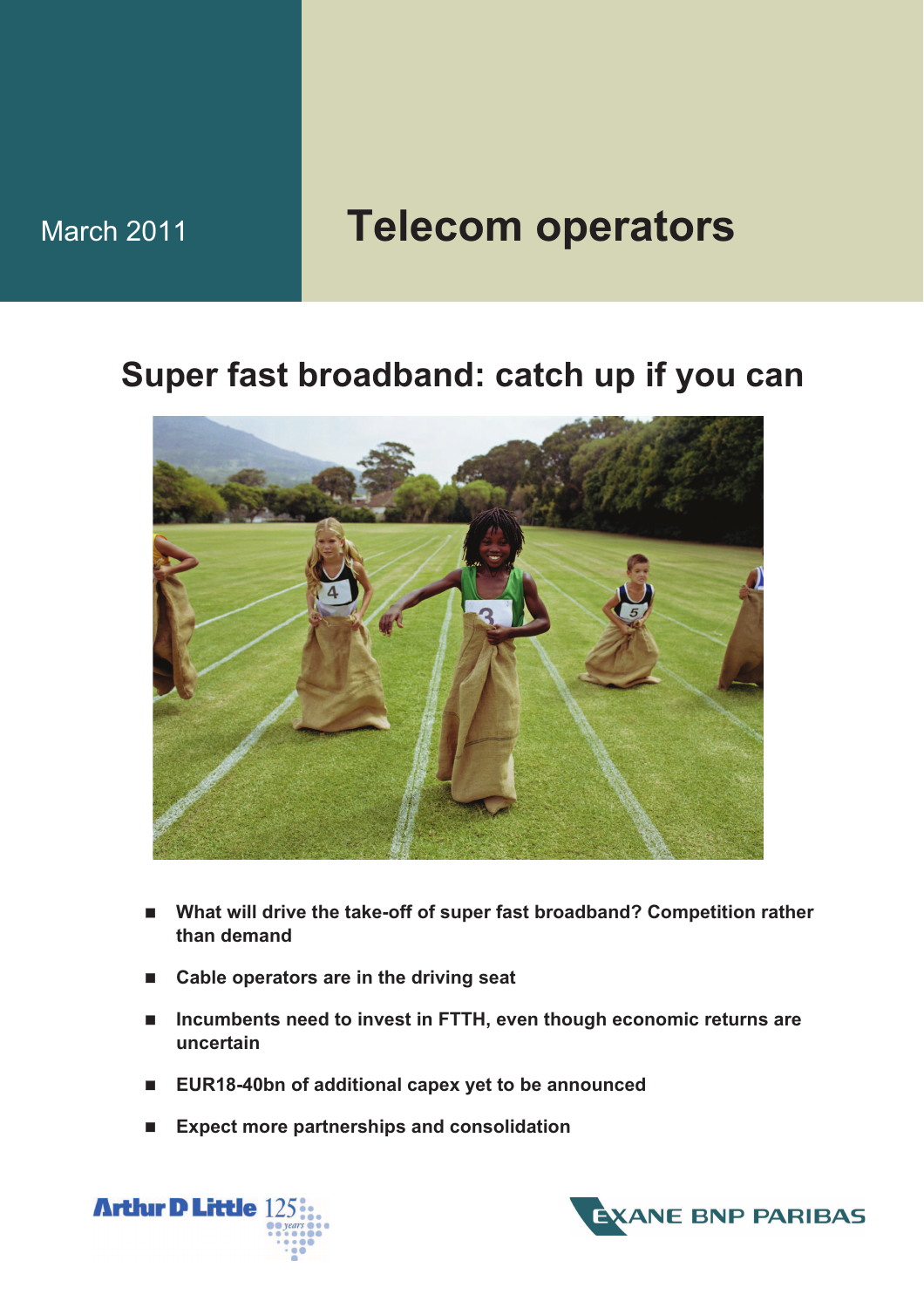### **Contacts**

### **Exane BNP Paribas**

 **Antoine Pradayrol** 

antoine.pradayrol@exanebnpparibas.com

Exane BNP Paribas, London: +44 207 039 9489

### **ARTHUR D. LITTLE**

 **Didier Levy**

levy.didier@adlittle.com

Arthur D. Little, Paris: +33 1 55 74 29 62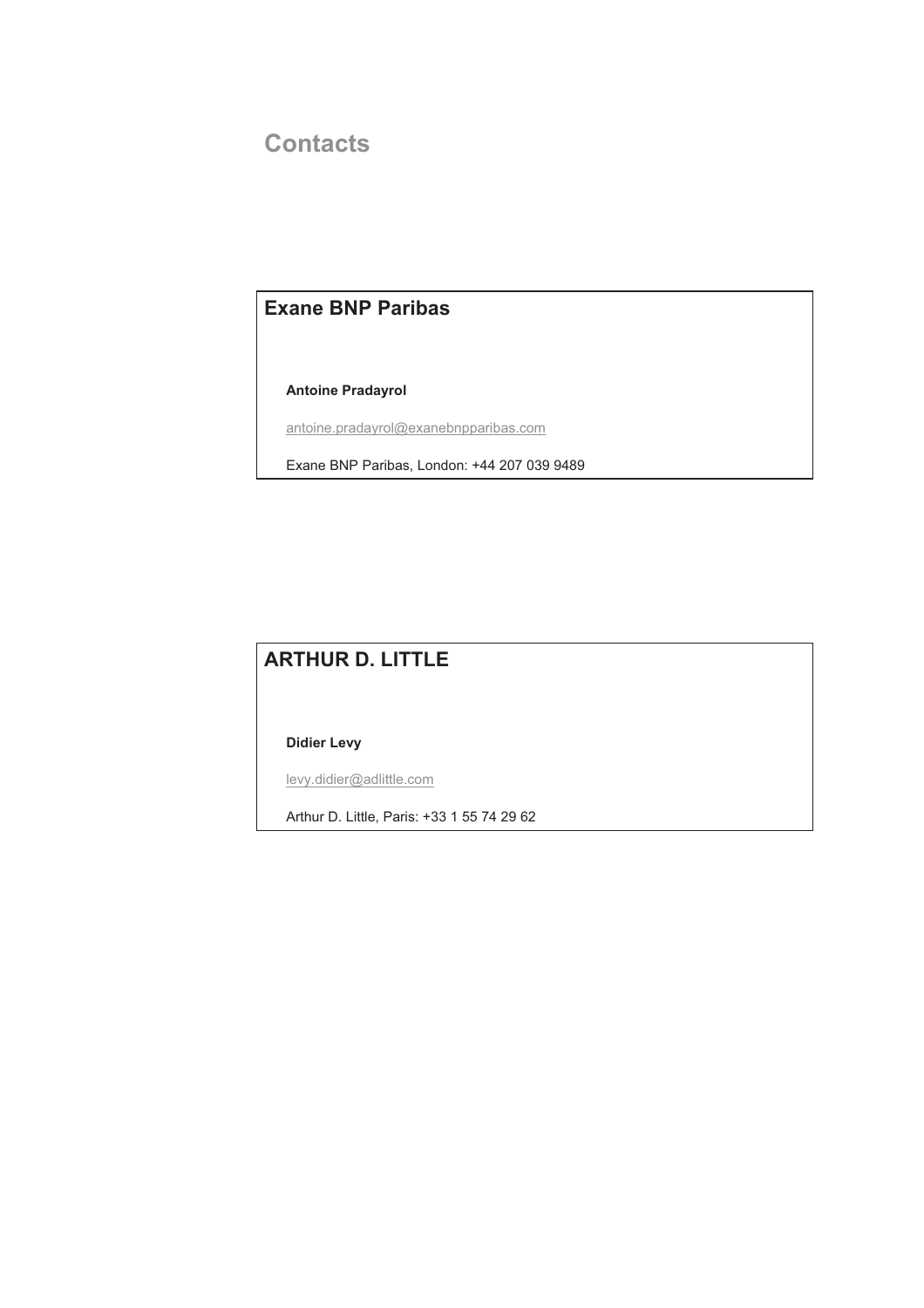### **Executive summary**

This 10th edition of the annual Exane BNP Paribas-Arthur D. Little joint report focuses on super-fast broadband in Europe<sup>1</sup>. Are operators about to announce more capex to deploy wider fibre networks to connect homes across Europe? Who does fibre benefit and who's under pressure? In preparing the report, which focuses on the consumer market, we have conducted 115 meetings with 94 organisations in the telecom-mediatechnology arena as well as local authorities and utilities across 16 countries.

– Super-fast broadband rollout is accelerating, with announced targets by incumbents pointing to 44% coverage by 2015 (FTTH and VDSL) versus 20% today.

– Consumer demand for faster speeds is yet to be proven, so the market is mainly driven by competition. In many markets, cable is in the driving seat, given the low cost and progressive DOCSIS3.0 deployment, with 55% of households due to be covered by cable's version of super-fast broadband in the next few years.

– Incumbents need to invest in FTTH, even though economic returns are uncertain. We estimate that for them, rolling out FTTH in large cities is just about neutral in terms of long-term ROCE (12% in 2021e versus the current average of 13-14%) – but they must do it. Indeed, in the long term, VDSL cannot compete against DOCSIS3.0, so telcos will at some point need to match cable operators' footprint with FTTH.

– In the nine countries that we have analysed, incumbents have yet to announce additional capex totalling some EUR18-40bn, corresponding to a risk of 250-500bp on domestic fixed-line capex/sales.

– Altnets face tough choices. Their best hope is to partner and cherry-pick (by city, by street) to optimise returns. Moreover, given the need for critical size, we expect the move to super-fast broadband to trigger market consolidation, with mobile operators playing an active role.

– More than for any other subject, super-fast broadband is very local – hence country scenarios will be very different.







*\* In the nine countries studied i.e. Austria, Belgium, France, Germany, Italy, the Netherlands, Portugal, Spain and the UK Source: Arthur D. Little, Exane BNP Paribas estimates* 

 $\overline{a}$ 



<sup>1</sup> In this report, we consider that a broadband technology qualifies as super-fast when it offers download speed of at least 50Mbit/s, and has the potential for 100Mbit/s or more. Households are considered connected to super-fast broadband when they actually have access to 50Mbit/s bandwidth.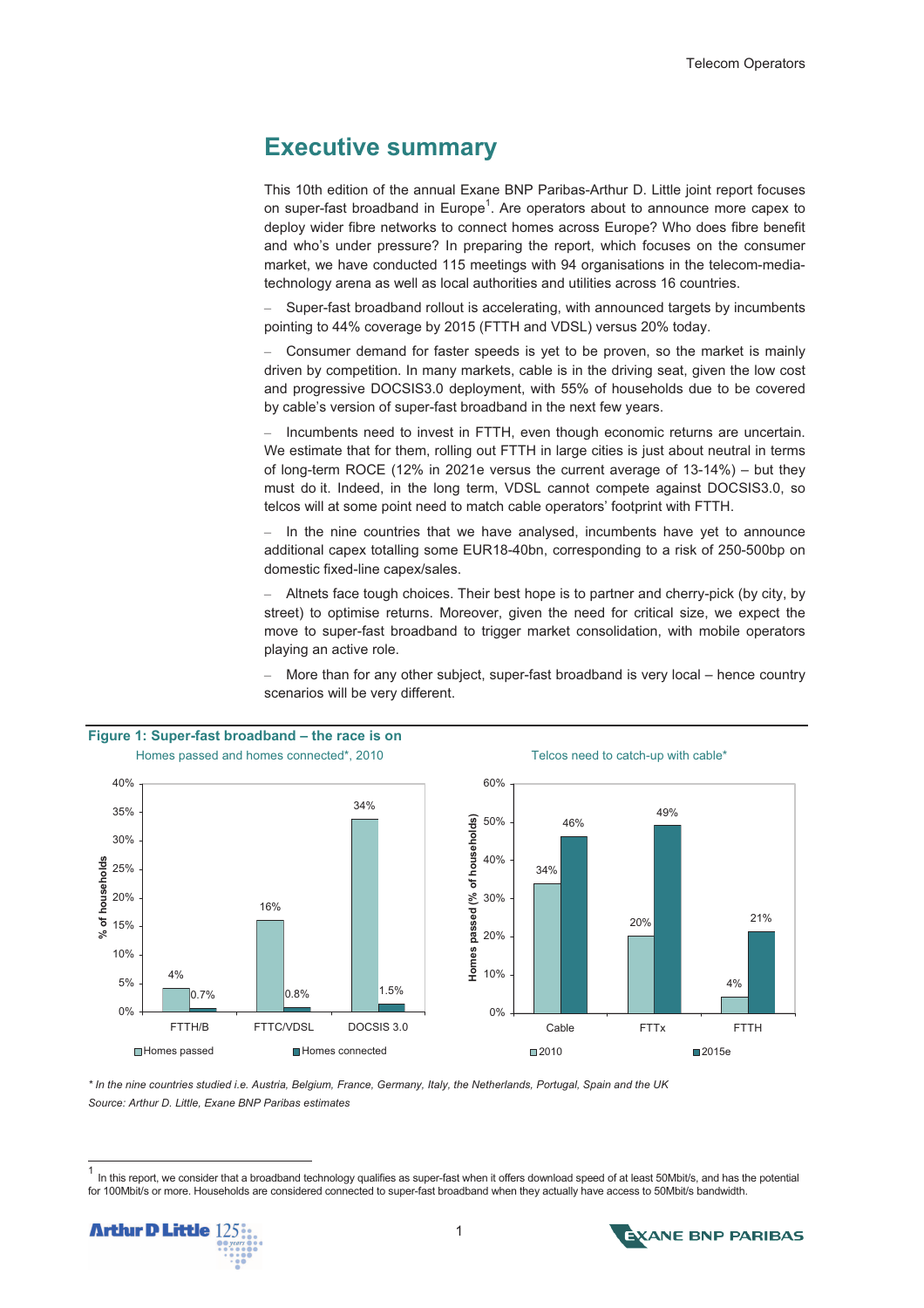#### **Super-fast broadband rollout is accelerating in Europe**

With only 1.5% of households connected via the telcos' super-fast broadband services in the nine countries that we have studied, Europe stands far behind the most advanced markets globally (49% fibre to the home penetration in South Korea, 37% in Japan). Super-fast broadband network coverage remains limited as well: 4% of households passed with fibre to the home (FTTH, offering commercial speeds of c.100Mbit/s), 16% with VDSL (often combined with FTTC i.e. fibre to the curb; speeds of c.40Mbit/s and potential to reach 50Mbit/s), and 34% with DOCSIS3.0, the advanced cable technology (speeds of c.100Mbit/s).

However, this is about to expand quickly: cable operators are upgrading more than 90% of their footprint to DOCSIS3.0, and incumbent operators have announced EUR18bn capex by 2015, rolling out FTTH to 16% of households and VDSL to another 28%.

#### **EUR18-40bn of incremental capex yet to be announced**

We expect fibre rollout in Europe to expand beyond the already announced plans. Our scenario points to EUR18-40bn of additional capex which has yet to be announced by incumbents in the nine countries studied. Even assuming that this can be spread over up to 10 years, it corresponds to an additional 250-500bp on incumbents' domestic fixed-line capex/sales.



**Figure 2: EUR18-40bn of incremental capex yet to be announced** 

*Source: Arthur D. Little, Exane BNP Paribas estimates* 

This is based on a forecast of 49% population coverage in the long term, as we expect incumbents to catch up with cable operators.

It also reflects a higher estimated cost per home passed than implied by incumbents' plans. The level of incremental capex strongly depends on the technology: the low end of the range is based on an optimised mix of FTTH and VDSL (21% coverage for FTTH, the rest in VDSL, pointing to average capex of c.EUR460 per home passed), while the high end is based on an FTTH-only rollout (c.EUR750 per home passed).

In reality we expect operators to rollout a mix of FTTH (in dense areas) and VDSL (in lower density areas), with the flavour of the mix by 2015 depending on specific market conditions. Long term we believe that VDSL is not future proof, but the timing of the migration to FTTH is difficult to assess – hence our range of estimates.



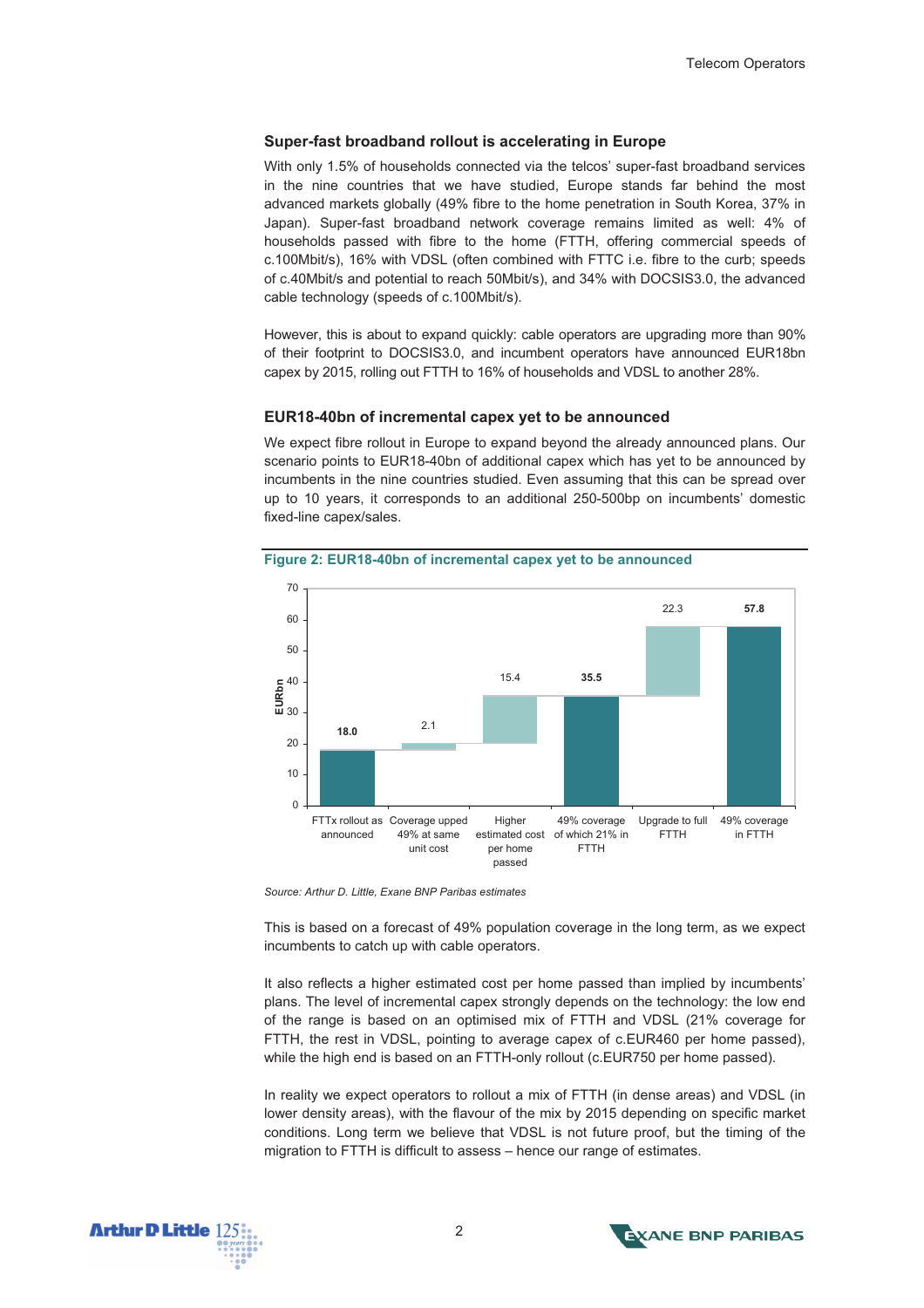#### **A market driven by competition rather than demand**

We do not expect telcos to move to super-fast broadband because they see a great new demand-driven opportunity, but mainly because of market share dynamics: either the opportunity to gain, for the first movers, or the fear to lose, notably to cable.

Indeed, cable is in the position to offer faster speeds for the same price, an easy customer sell that telcos cannot afford to ignore:

– Today, commercial speeds on cable are similar to those offered by FTTH (median of 100Mbit/s) and clearly superior to VDSL (40Mbit/s) – and cable speeds will continue to increase in the coming years (500Mbit/s by 2015).

– In 2010, cable players have gained broadband market share in their footprint in Belgium, Germany, the Netherlands but also in France – and this is likely to continue.

– For cable, the move to super-fast broadband with DOCSIS3.0 technology requires limited incremental investment and hence is a profitable move. This explains why cable is leading the way today in terms of super-fast broadband coverage and will soon cover 46% of total households with DOCSIS3.0 (55% if we exclude Italy where there is no cable).

#### **Fibre economics: challenging for telcos**

For incumbents, rolling out FTTH is financially feasible, but challenging.

Based on our proprietary financial model, comparing the incremental revenue and EBITDA that can be expected from super-fast broadband to the related investments and costs, we find that in large cities the move to FTTH is neutral for an incumbent telco in terms of long-term return on capital employed. We estimate 2021e ROCE of 12% post-tax, assuming long-term penetration of 60% and a 50% retail market share. We take into account savings from decommissioning copper access lines in the long run. FTTH in low-density areas is unlikely to be profitable unless co-financed with other parties such as local authorities.

FTTC/VDSL provides an interim solution for the short to medium term. Rolling out FTTC/VDSL is much easier to justify financially for incumbents as the capex is only a fraction of that for FTTH. This route is the one chosen by many. However, we do not believe that it is future proof as traffic will continue growing and DOCSIS3.0 will not stop at 100Mbit/s – so in our view, VDSL will not be sufficient and operators will ultimately have to switch to FTTH, at least in the high-density areas.

| Figure 3: Profitability of super-fast broadband rollout in our base case* |                         |                                                |  |  |  |  |  |  |
|---------------------------------------------------------------------------|-------------------------|------------------------------------------------|--|--|--|--|--|--|
| Type of rollout                                                           | 2021e ROCE in base case | Comment                                        |  |  |  |  |  |  |
| Incumbent, FTTH                                                           | 12%                     | Feasible, but depends on market share          |  |  |  |  |  |  |
| Incumbent, FTTC/VDSL                                                      | 87%                     | Very profitable but not future proof           |  |  |  |  |  |  |
| Altnet. FTTH                                                              | (13%)                   | Not profitable except with specific 'boosters' |  |  |  |  |  |  |
| Altnet, FTTB                                                              | (14%)                   | Not attractive                                 |  |  |  |  |  |  |
| Altnet, wholesale                                                         | 678%                    | Profitable** but loss of differentiation       |  |  |  |  |  |  |
| Cable operator                                                            | 38%                     | Positive outlook                               |  |  |  |  |  |  |

*\* In a high-density area (large city), \*\* With the assumption that the regulatory context enables a profitable wholesale model; high return is indicative of low capex rather than significant value creation.* 

*Source: Arthur D. Little, Exane BNP Paribas estimates* 



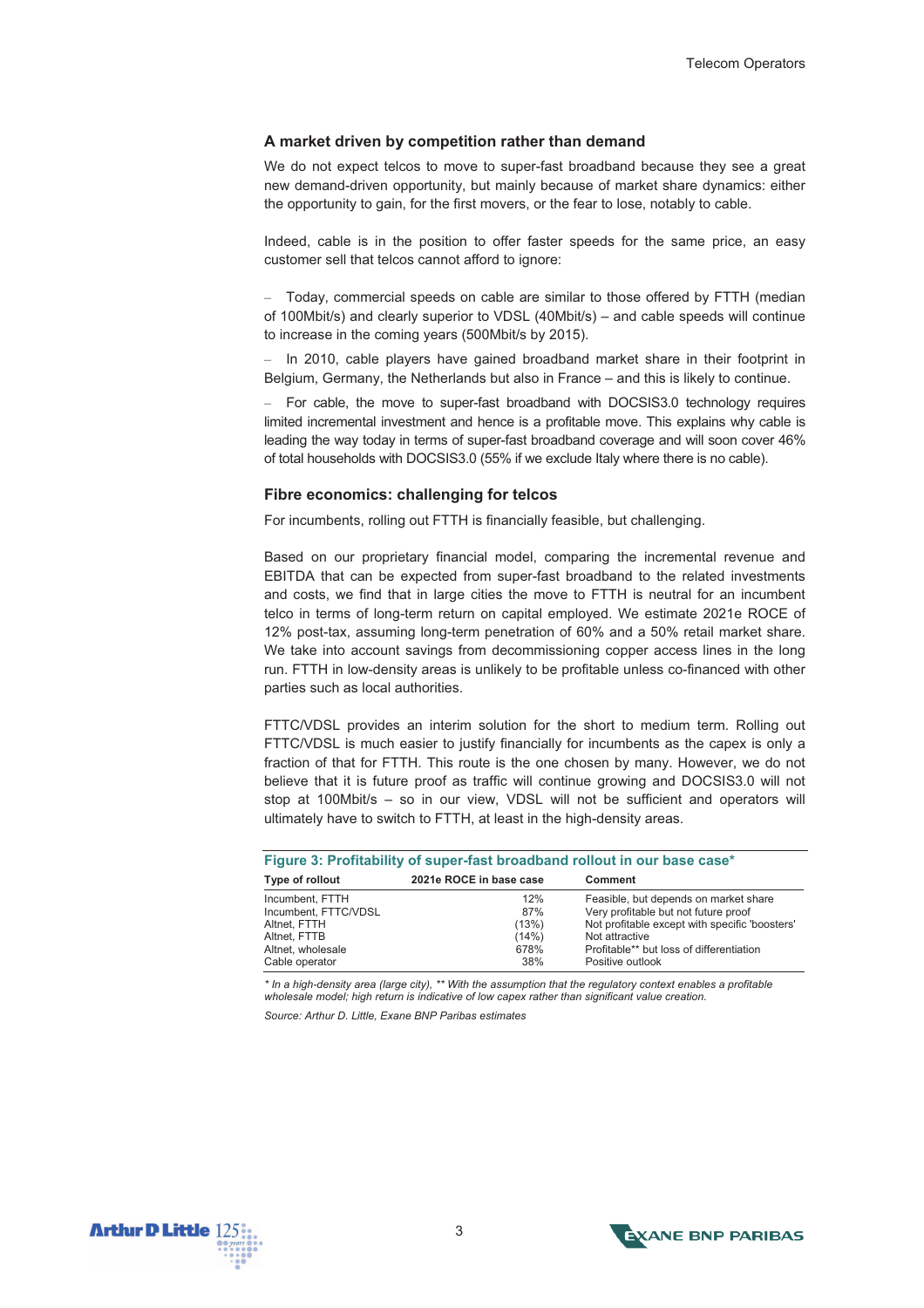#### **Some hopes of ARPU upside**

According to most companies that we have talked to, residential customers are not yet ready to pay a premium for super-fast broadband internet access. However, they are ready to pay for a better TV (HDTV, multi-room, etc.) and for multi-device connectivity. Super-fast broadband will therefore be marketed as a way to access triple-play (in countries with low triple-play take-up) or as "super triple-play" (in countries where tripleplay is already prevalent).

Do additional TV services come with very high incremental ARPU? Industry participants doubt it, and we agree. We have taken a relatively cautious assumption (super-fast broadband triple-play ARPU at EUR53 in 2011e i.e. an increment of only EUR13 versus basic broadband), notably to reflect the risk that video-related revenues are increasingly captured by 'over the top' (OTT) players i.e. not the operators themselves. Even though we believe that Net Neutrality rules in Europe will be pragmatic and operators could be authorised to charge the traffic generators such as OTT players, OTT could still partly cannibalise operators' TV ARPU.

#### **Regulation is getting slightly clearer**

In Europe, regulation is less supportive of investment than in Japan and South Korea, where governments are pushing super-fast broadband with heavy subsidies, or the US, which offers protection for private investment via a hands-off approach. Moreover, it is still not fully stabilised. However, the good news is that it is getting clearer – and clarity is key for investment decisions.

#### **Partnerships required**

There is no magic wand with which to increase ARPU, penetration or market share, so operators are looking at other solutions to improve the tough economics of super-fast broadband.

Sharing networks or using existing infrastructure (e.g. ducts) can cut capex by up 40%, completely transforming the fibre business model. Partnerships appeal both to incumbents and smaller operators, and potential partners include both other operators and local municipalities or utilities. There are already dozens of examples, notably in Germany, Switzerland, France, the Nordics, etc.

#### **Altnets: cherry-picking, partnerships…**

For altnets – including those supported by large mobile operators – rolling out FTTH or FTTB leads to negative returns in our (conservative) base case.

However, they can improve their financial returns by reducing capex and opex as much as possible (e.g. via a JV with peers and/or access to existing ducts) and by focusing their rollouts in very specific places (cities or even streets) where they can count on a high penetration. This could be a winning move if the environment is favourable – notably regulation and financial incentives. If and when available, the wholesale business model can be a profitable one, but with the strategic risk of losing any differentiation in the market.

#### **…and more market consolidation**

In the nine countries studied there are still more than 15 fixed broadband providers with market shares of 10% or less. Given the need for critical size, we expect more market consolidation.



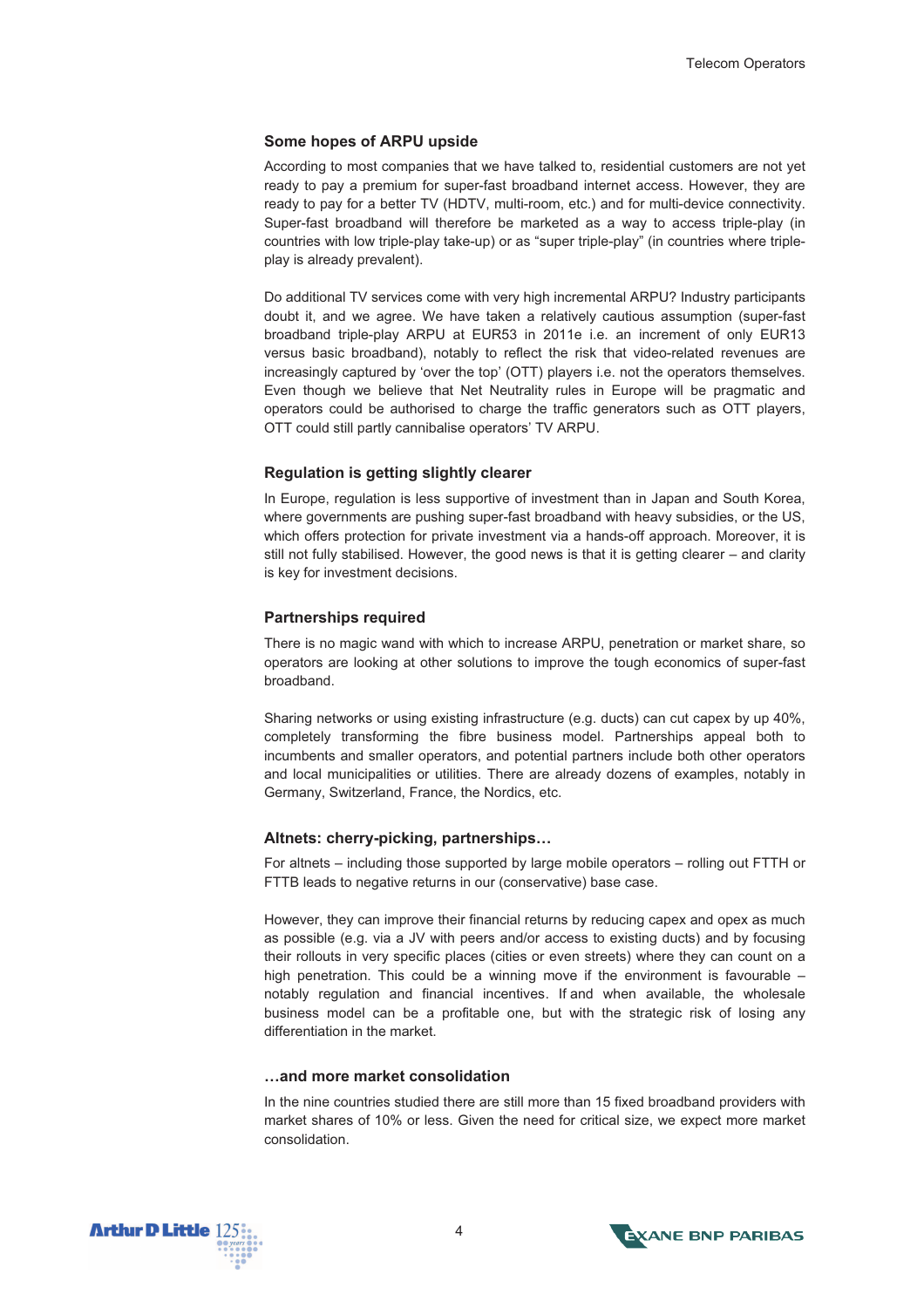Mobile players are already present in fixed broadband: they have developed or bought many of these smaller altnets. Given their superior financial clout, their increasing need for fixed broadband infrastructure to offload mobile data traffic, and their growing need to build quad-play customer propositions (in most markets), we see mobile players as the natural consolidators for many of the key remaining independent altnets.

#### **Each local market is specific**

We have assessed the scenario for each country based on our local interviews as well as our analysis of factors such as 'market readiness' (broadband penetration; usage of advanced internet services; HDTV equipment), the current coverage and take-up and plans that have already been announced, and the level of competitiveness (notably between the incumbent and cable), plus the impact of regulation.

We conclude that the countries most likely to see rapid rollouts and take-up are the Netherlands, Portugal, Belgium and the UK. The slowest is Italy.

– In the **UK**, super-fast broadband take-up is likely to develop relatively quickly. BT has an ambitious plan and cable is the only competing infrastructure, a much more concentrated market structure than on 'basic broadband'. The move is positive for infrastructure players Virgin Media and BT – which are likely to gain retail market share and, in the case of BT, to increase wholesale revenues.

– In **Germany,** we expect the speed of rollout and take-up of super-fast broadband to be moderate; cable and local operators have an early lead and Deutsche Telekom is focused mainly on VDSL. Visibility is low given the market fragmentation. We expect more partnerships and M&A.

– **France** presents an uncertain outlook in super-fast broadband. It could be an opportunity for France Telecom to regain market share in dense areas. However, the outlook is uncertain given the participation of altnets in the FTTH rollout, the potential of cable to improve its position through partnerships, and the increasing competition ahead of Iliad's mobile launch in 2012.

– The **Belgian** market is very advanced in super-fast broadband and looks safe. However, cable is really in the driving seat, and Belgacom may need to spend more to move to FTTH faster than initially expected.

– The **Netherlands** is the most advanced market. Cable operators have the first mover advantage in super fast broadband, with 90%+ DOCSIS3.0 coverage. In response KPN is rolling out FTTH to build a superior offering, through an "open network" approach that mitigates the capex risk.

– **Portugal**: Following an important capex push driven by competition and politics, Portugal is by far the country with the largest FTTH coverage. Zon, the main cable operator, started commercial FTTH services in Q1 2009 and Portugal Telecom in Q4 2009. In 2011, the incumbent will continue to expand its FTTH coverage but given the tough macro-economic environment, customer take-up is likely to progress slowly.

– The **Spanish** super-fast broadband market has not really started. Ono's upgrade could lead to some acceleration. Telefonica could step-up its efforts progressively, but risks must not be overstated as the incumbent remains in the driving seat.

**Italy**: The lack of cable competition makes operators reluctant to invest without a clear regulatory framework and signals in terms of market demand.

– **Austria**: There are currently no plans for broad FTTH rollout in Austria due notably to the fierce competition and unfavourable regulation. In fixed broadband cable has an edge versus DSL in large cities, but the broadband market is mainly characterised by a unique level of fixed-mobile substitution.



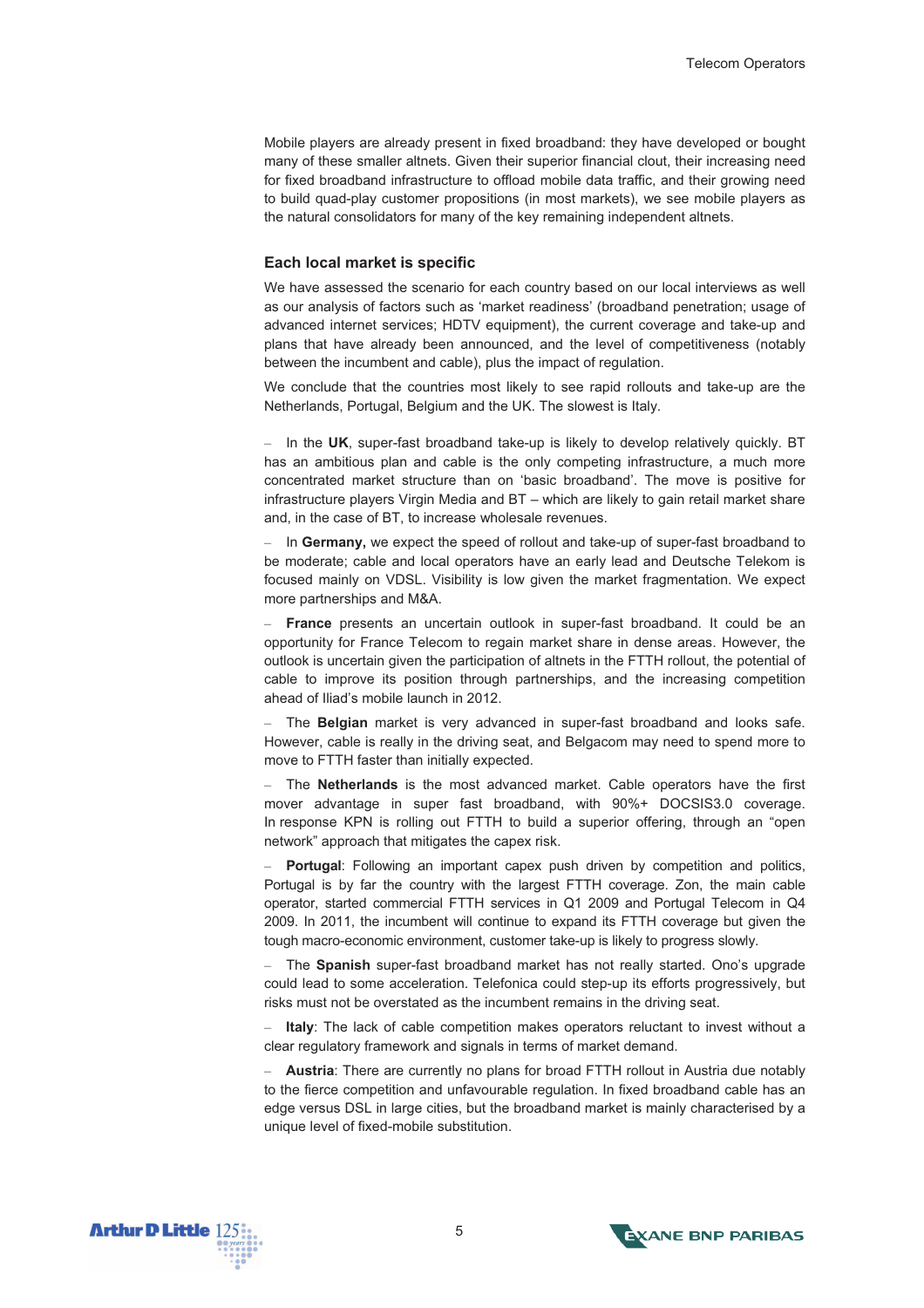### **Acknowledgments**

We want to thank everyone from outside Exane BNP Paribas and Arthur D. Little who contributed to this project. We would particularly like to thank all those that we interviewed at the companies listed below, including fixed and mobile operators, service providers, retailers, internet companies, media groups, advertising agencies, software developers, equipment manufacturers and requiators.

#### **Telecom operators / Cable / Satellite**

1&1, A1 Telekom Austria, Abertis Telecom, Belgacom, Bouygues Telecom, BT, Cablecom, Colt, Deutsche Telekom Group, Deutsche Telekom T-Home, EasyNet, Etisalat, Everything Everywhere, EWTel, Fastweb, France Telecom Group, GEO, GSMA, GTS Novera, Iliad, KBW, Korea Telecom, KPN, Mobistar, Novabase, Numericable Belgium, O2 CZ, O2 UK, ONI, OpenGate, Optimus/Sonaecom, Orange Austria, Orange France, Orange Slovakia, Orange Spain, Orange Switzerland, Portugal Telecom, QSC, SFR, Skanova, Slovak Telekom, Sunrise Communications, Swisscom, Telecom Italia, Telefonica, T-Mobile Austria, Telenet, TeliaSonera Group, UPC Austria, VATM, Versatel (Germany), Virgin Media, Virgin Mobile UK, Vodafone D2, Vodafone Group, Vodafone Portugal, Vodafone Spain, VOO, Zon Multimedia.

#### **Media and internet**

BSkyB, Disney, Endemol, M6, Telekomnyheterna, TF1

#### **Infrastructures**

Alcatel Lucent France, Alcatel Lucent Germany, Alcatel Lucent Group, Alcatel Lucent Portugal, Cisco Italia, Ericsson Germany, Ericsson Northern Europe, Ericsson Sweden, Nokia Siemens Networks Austria, Nokia Siemens Networks Germany, SagemCom, ZTE Austria

#### **Utilities / Local Authorities**

Commissariat Général à l'Investissement, EON CZ, EDF, Endesa, EPS Serbia, Mairie de Paris, Manche Numérique, M-TEL/SWM, PRE (EnBW), Reggefiber, Stokab Stockholm.

#### **Regulators**

AGCOM, ARCEP, RTR, IBPT, PTS, undisclosed regulator



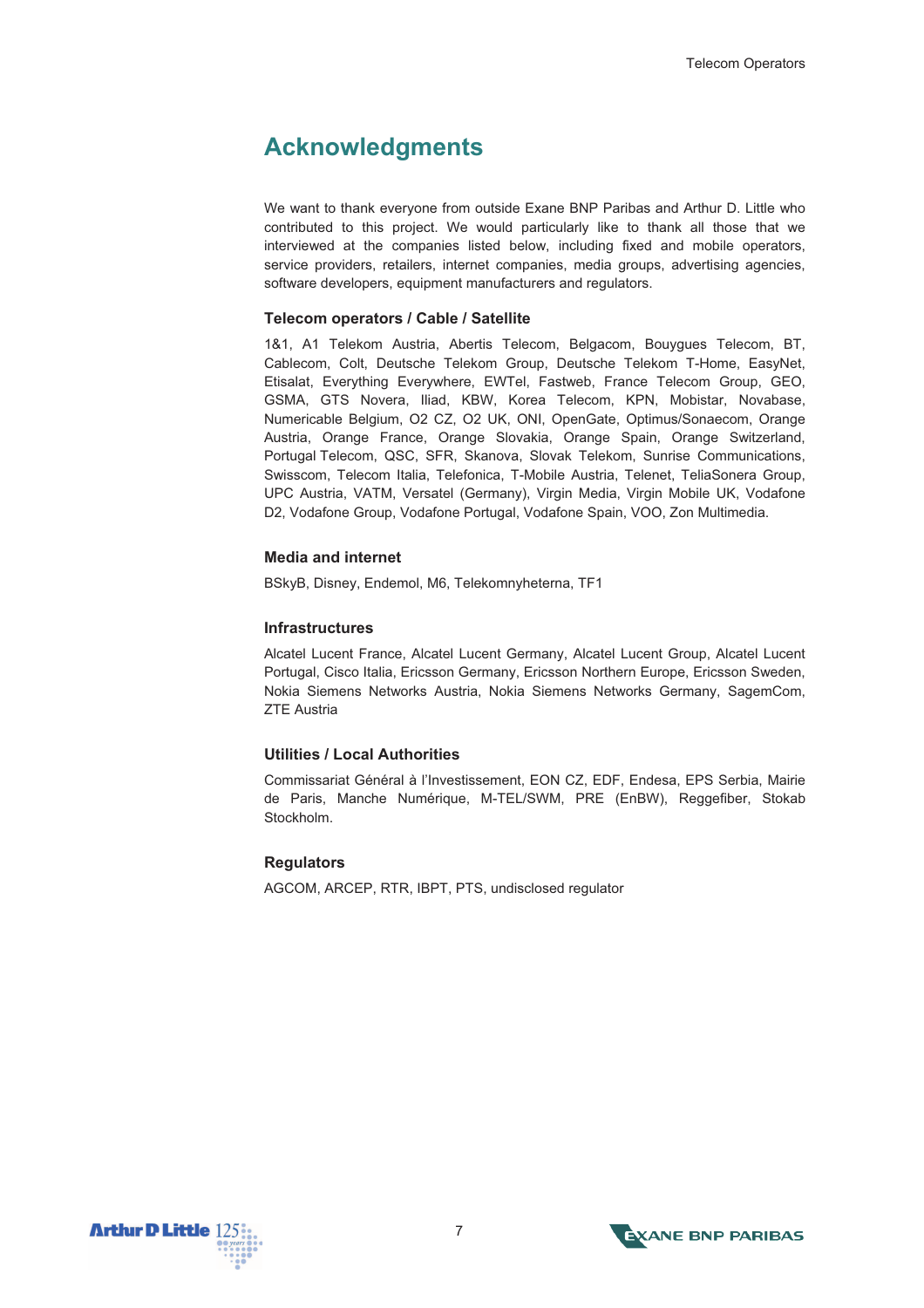## **Contents**

| Super-fast or not super-fast? FTTH and cable future proof,              | - 9 |
|-------------------------------------------------------------------------|-----|
|                                                                         | 18  |
| Super-fast broadband in Europe: lagging but accelerating ___________ 25 |     |
|                                                                         | 40  |
|                                                                         | 60  |
| EUR18-40bn of additional capex around the corner? ________________ 63   |     |
|                                                                         | 76  |
|                                                                         | 87  |



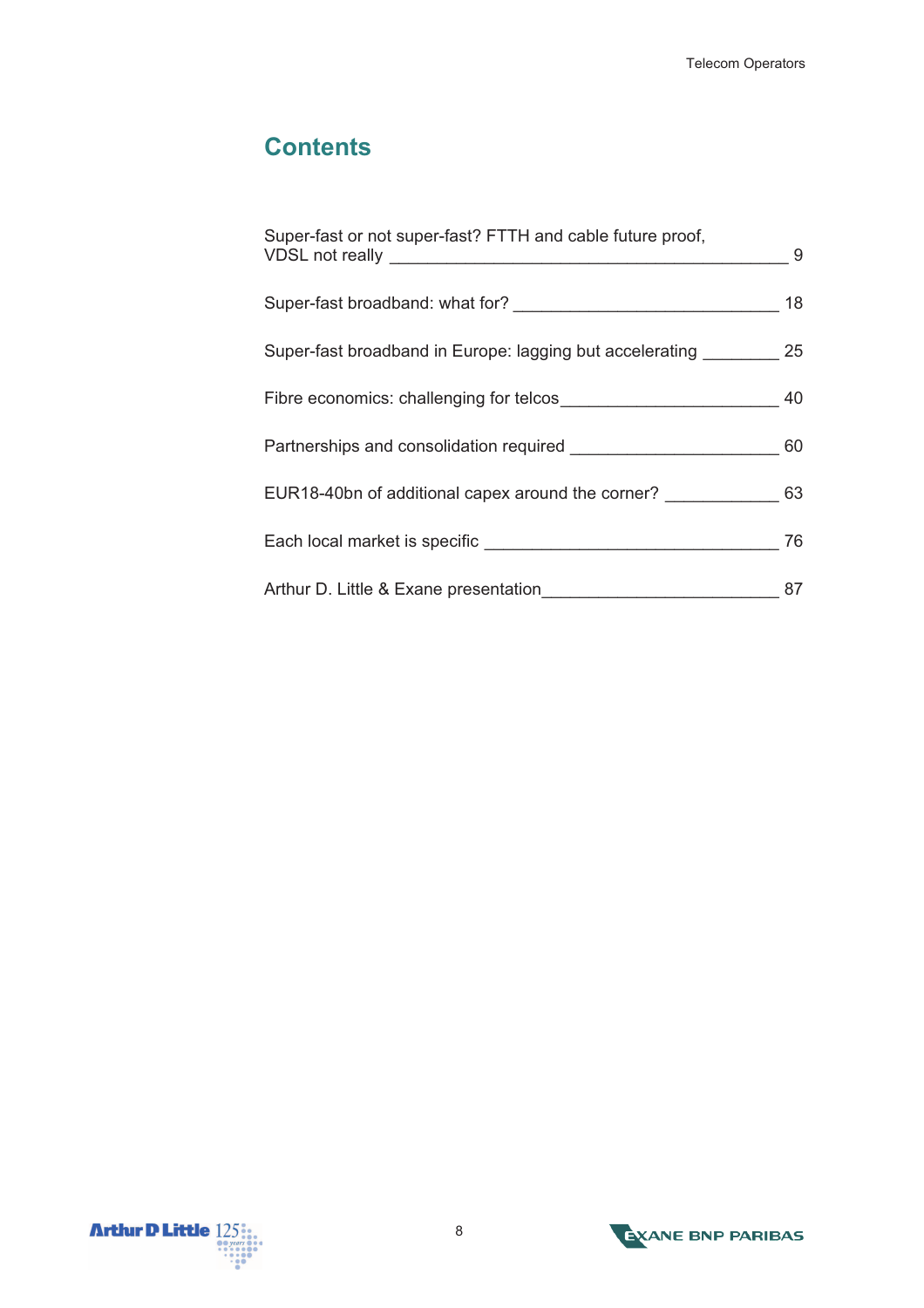### **Arthur D. Little presentation**

Founded in 1886 in Boston by a pioneer chemist and MIT professor, Arthur D. Little was the world's first professional management consulting firm. Ever since its creation, it has proved able to evolve and adapt with a constant focus on answering our clients' needs and challenges and creating true partnerships with business leaders.

Arthur D Little is a global leader in management consultancy, linking strategy, innovation and technology with deep industry knowledge. We offer our clients sustainable solutions to their most complex business problems.

The firm has over 30 offices worldwide. With its partners Altran Technologies, the firm has access to a network of over 16.000 professionals. Arthur D. Little's global leadership in management consulting is also demonstrated by numerous standard-setting publications.

Arthur D. Little completes over 2000 projects every year serving the world's leading companies. This rate of activity has enabled Arthur D. Little to gain strong experience and a well established know-how which is highly valued by our clients.

The pioneer spirit of its founder is still a strong feature of Arthur D. Little today. Arthur D Little has indeed a collaborative client engagement style, exceptional people and a firm-wide commitment to quality and integrity. Arthur D. Little people bring curiosity, creativity, integrity and analytical rigor to every job, which means fast and dramatic performance improvements. Our constant objective is to create value for our clients, placing innovation at the heart of our recommendations and fostering the use of new technologies and next generation processes.

Arthur D. Little teams work both with major multinational groups and smaller growth driven companies. The firm has conducted projects with many of Fortune 100 companies. The quality of our work is rewarded by our client's loyalty: approximately 70% of our worldwide revenue is generated by projects for companies that have been our clients for over three years.

With more than 500 professionals, the TIME practice (Telecommunications, Information, Media and Electronics) has unrivalled expertise in strategic and technological assistance of leading telecom and media players. Arthur D. Little helps major telecom operators, government agencies, equipment suppliers, Pay Television operators, Free to air channels and major internet players in the completion of their most sensitive projects. The practice has gained a true and precise knowledge of the sector and of its main players.

During the last few months, Arthur D. Little has assisted several major telecom, media and internet players in the world with their strategic plan, new technologies and innovative services.

For further information consult the Arthur D. Little website at www.adl.com.

### **Exane presentation**

Founded in 1990, Exane is an investment company specialising in three businesses:

– Cash Equities: Under the brand name Exane BNP Paribas, Exane provides institutional investors with a range of services, such as research, sale and execution on European equities;

– Equity Derivatives: Exane Derivatives has built a robust structured products franchise, based on its longstanding leadership in European convertible bonds and options;

– Asset Management: Exane Asset Management is a leading long/short equity fund manager in France. Its expertise also includes structured product management.

Since 2004, the partnership agreement between Exane and BNP Paribas revolves around three core elements:

– An operational partnership in European cash equities where BNP Paribas conferred exclusivity on secondary equity brokerage and the distribution of primary market activity to Exane under the Exane BNP Paribas brand;

– A balance sheet partnership providing financing and support for our rating;

– A capital partnership uniting the strength of BNP Paribas with the independence of Exane.

Exane works primarily with institutional clients worldwide (pension funds, fund managers for banks and insurers and hedge funds), and markets its derivatives products to a broader pool of clients comprising private asset managers and investment advisors.

Exane's 860-strong workforce operates from offices in Paris, London, Brussels, Frankfurt, Geneva, Madrid, Milan, New York, Stockholm, Singapore and Zurich.

Exane BNP Paribas equity research team covers more than 530 European companies. UK companies represent the biggest part of our coverage universe (27% of covered market cap), followed by France (20%) and Germany (12%).

Our research receives regular acclaim in leading industry surveys. Exane BNP Paribas was voted No.10 in the 2010 All Europe Research Team Institutional Investor survey and No.8 for Pan-European Equity Sector Research in the 2009 Pan-European Extel survey.

For further information, log on to our website at www.exane.com



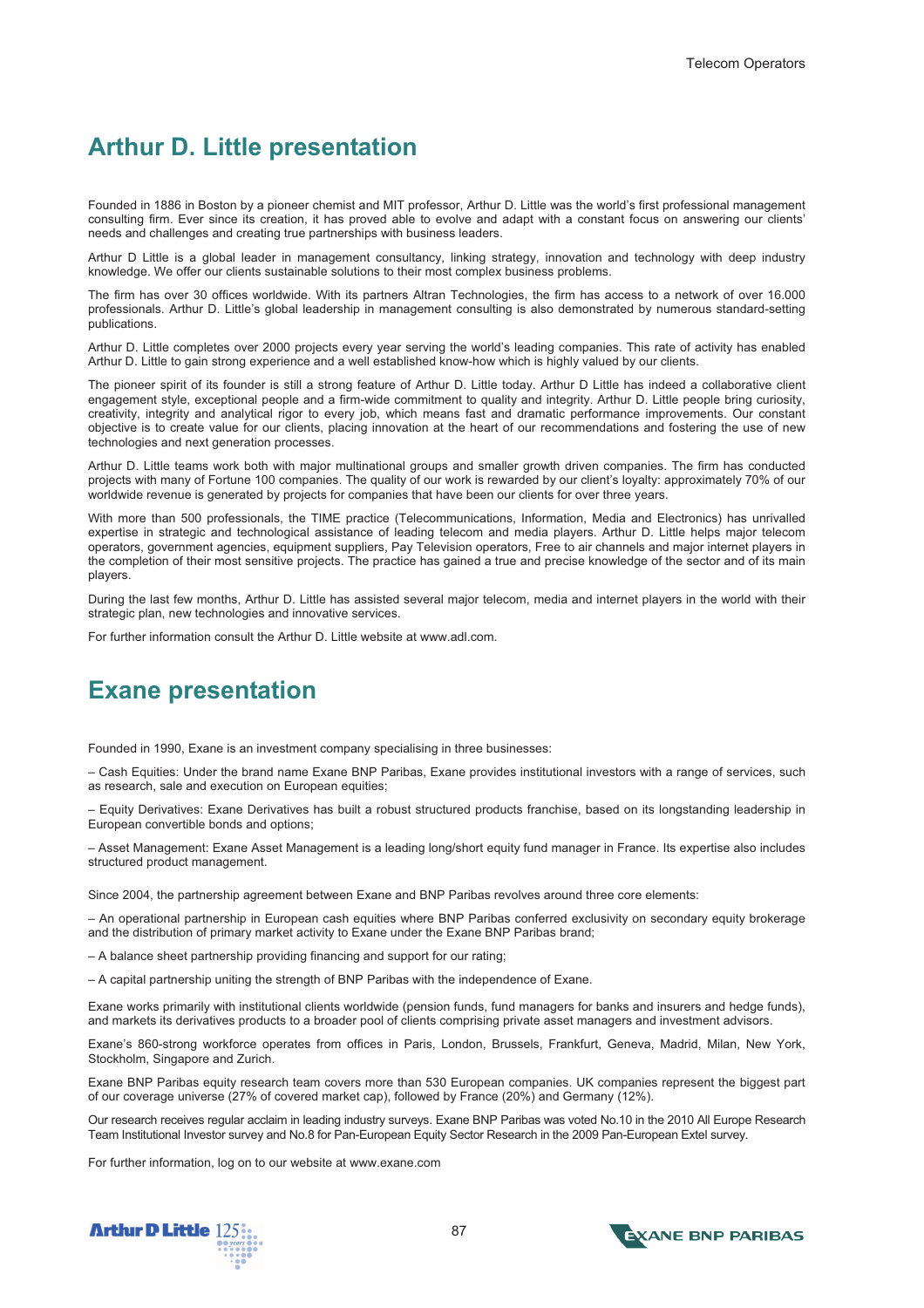#### **Analyst location**

As per contact details, analysts are based in the following locations: London, UK for telephone numbers commencing +44; Paris, France +33; Brussels, Belgium +32; Frankfurt, Germany +49; Geneva, Switzerland +41; Madrid, Spain +34; Milan, Italy +39; New York, USA +1; Singapore +65; Stockholm, Sweden +46; Zurich, Switzerland +41

### **Rating definitions**

#### **Stock Rating (vs Sector)**

Outperform: The stock is expected to outperform the industry large-cap coverage universe over a 12-month investment horizon.

Neutral: The stock is expected to perform in line with the industry large-cap coverage universe over a 12-month investment horizon.

Underperform: The stock is expected to underperform the industry large-cap coverage universe over a 12-month investment horizon. **Sector Rating (vs Market)** 

Outperform: The sector is expected to outperform the DJ STOXX50 over a 12-month investment horizon.

Neutral: The sector is expected to perform in line with the DJ STOXX50 over a 12-month investment horizon. Underperform: The sector is expected to underperform the DJ STOXX50 over a 12-month investment horizon.

**Key ideas** 

BUY: The stock is expected to deliver an absolute return in excess of 30% over the next two years. Exane BNP Paribas' Key Ideas Buy List comprises selected stocks that meet this criterion.

#### **Distribution of Exane BNP Paribas' equity recommendations**

As at 03/01/2011 Exane BNP Paribas covered 589 stocks. The stocks that, for regulatory reasons, are not accorded a rating by Exane BNP Paribas are excluded from these statistics. For regulatory reasons, our ratings of Outperform, Neutral and Underperform correspond respectively to Buy, Hold and Sell; the underlying signification is, however, different as our ratings are relative to the sector.

40% of stocks covered by Exane BNP Paribas were rated Outperform. During the last 12 months, Exane acted as distributor for BNP Paribas on the 3% of stocks with this rating for which BNP Paribas acted as manager or co-manager on a public offering. BNP Paribas provided investment banking services to 6% of the companies accorded this rating\*.

40% of stocks covered by Exane BNP Paribas were rated Neutral. During the last 12 months, Exane acted as distributor for BNP Paribas on the 1% of stocks with this rating for which BNP Paribas acted as manager or co-manager on a public offering. BNP Paribas provided investment banking services to 5% of the companies accorded this rating\*.

20% of stocks covered by Exane BNP Paribas were rated Underperform. During the last 12 months, Exane acted as distributor for BNP Paribas on the 1% of stocks with this rating for which BNP Paribas acted as manager or co-manager on a public offering. BNP Paribas provided investment banking services to 5% of the companies accorded this rating\*.

*\* Exane is independent from BNP Paribas. Nevertheless, in order to maintain absolute transparency, we include in this category transactions carried out by BNP Paribas independently from Exane. For the purpose of clarity, we have excluded fixed income transactions carried out by BNP Paribas.* 

#### **Commitment of transparency on potential conflicts of interest**

Complete disclosures, please see www.exane.com/compliance

#### **Exane**

Pursuant to Directive 2003/125/CE and NASD Rule 2711(h)

Unless specified, Exane is unaware of significant conflicts of interest with companies mentioned in this report.

| Company  | Investment<br>banking | <b>Distributor</b> | Liquidity<br>provider | Corporate<br>links | Analyst's<br>personal<br>interest | <b>Equity stake</b><br><b>US Law</b> | <b>Equity stake</b><br><b>French Law</b> | Amended<br>after<br>disclosure to<br>company | <b>Additional</b><br>material<br>conflicts |
|----------|-----------------------|--------------------|-----------------------|--------------------|-----------------------------------|--------------------------------------|------------------------------------------|----------------------------------------------|--------------------------------------------|
| Eutelsat | N <sub>O</sub>        | N <sub>O</sub>     | <b>YES</b>            | N <sub>O</sub>     | N <sub>O</sub>                    | N <sub>O</sub>                       | N <sub>O</sub>                           | <b>NO</b>                                    | <b>NO</b>                                  |
| lliad    | N <sub>O</sub>        | N <sub>O</sub>     | <b>YES</b>            | N <sub>O</sub>     | <b>NO</b>                         | N <sub>O</sub>                       | N <sub>O</sub>                           | <b>NO</b>                                    | <b>NO</b>                                  |
| SES SA   | <b>NO</b>             | <b>NO</b>          | <b>YES</b>            | <b>NO</b>          | N <sub>O</sub>                    | N <sub>O</sub>                       | N <sub>O</sub>                           | N <sub>O</sub>                               | N <sub>O</sub>                             |

*Source: Exane* 

*See www.exane.com/disclosureequitiesuk for details* 

#### **BNP Paribas**

Exane is independent of BNP Paribas (BNPP) and the agreement between the two companies is structured to guarantee the independence of Exane's research, published under the brand name "Exane BNP Paribas". Nevertheless, to respect a principle of transparency, we separately identify potential conflicts of interest with BNPP regarding the company/(ies) covered by this research document.

Potential conflicts of interest:

Bouygues: As of 28/02/2011 BNPP owns 1.58% of BOUYGUES SA<br>France Telecom: As of 28/02/2011 BNPP owns 1.02% of FRANCE TELECOM SA<br>Kabel Deutschland Holding AG: BNP acted as Co-lead manager for the IPO (03/2010)<br>TDC: BNPP act

*Source: BNP Paribas* 

#### **Arthur D. Little**

« This report is authored by Exane and draws upon research and analysis of both Exane and Arthur D. Little. The conclusions are the results of the aggregation of public materials and information provided in the course of recent interviews with a sample of industry players. At no point in the development of this report was access given to the research team to client confidential information held by Arthur D. Little as a result of our recent and ongoing consulting work in this area. Use of this report by any third party for whatever purpose should not, and does not, absolve such third party from using due diligence in verifying the report's contents.

Any use which a third party makes of this document, or any reliance on it, or decisions to be made based on it, are the responsibility of such third party. Arthur D. Little, its affiliates and representatives accept no duty of care or liability of any kind whatsoever to any such third party, and no responsibility for damages, if any, suffered by any third party as a result of decisions made, or not made, or actions taken, or not taken, based on this document.

Arthur D. Little does not make investment recommendations, in this report or otherwise, and nothing in this report should be interpreted as an opinion by Arthur D. Little either on market forecasts or on the prospects of specific companies.



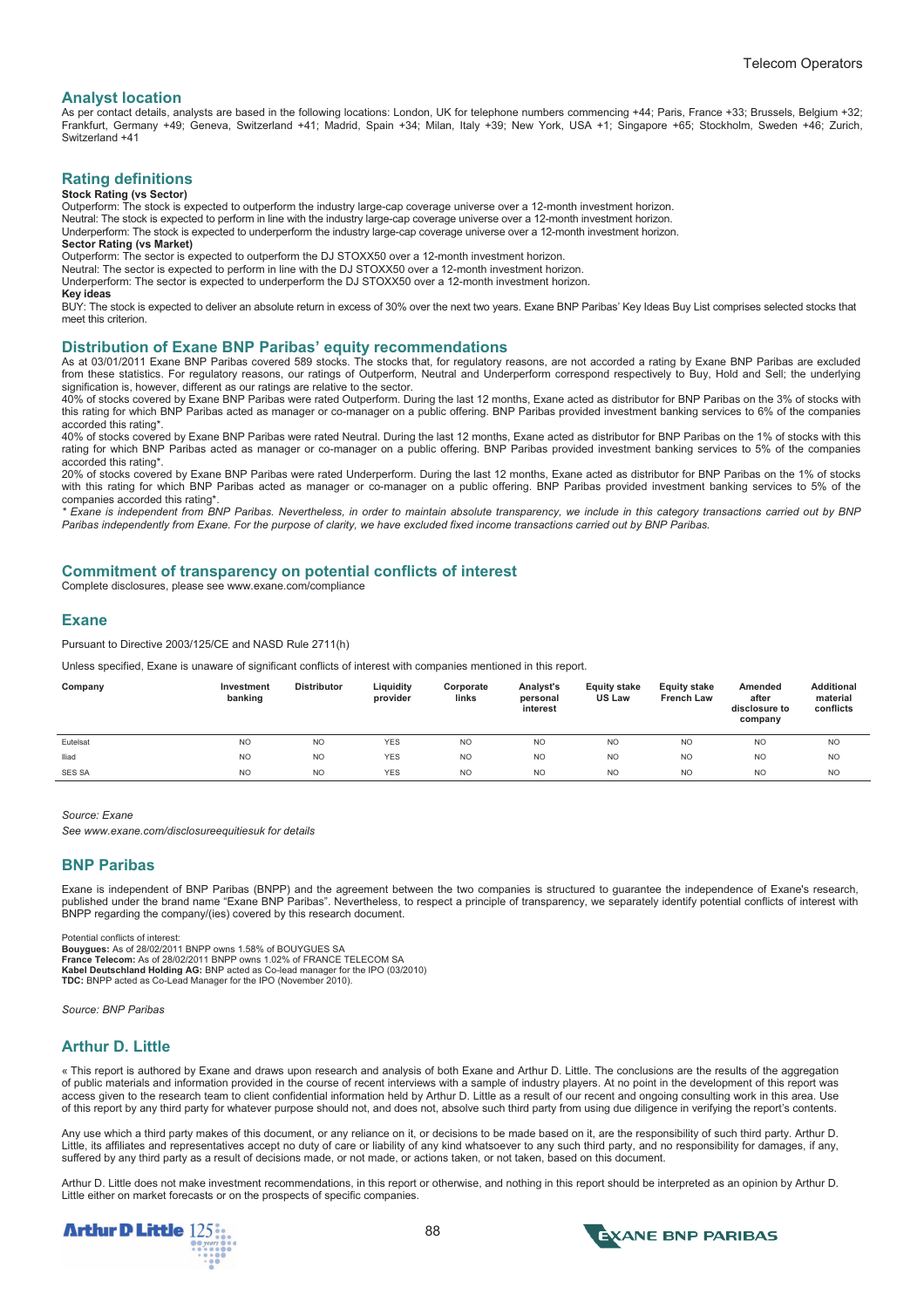*Exane research is also available on the website (www.exanebnpparibas-equities.com) as well as on Bloomberg (EXAA), First Call and Reuters.* 

Important notice: Please refer to our complete disclosure notice available on www.exane.com/compliance

This research is produced by EXANE SA and / or EXANE LTD ("EXANE") on behalf of themselves. EXANE SA is regulated by the "Autorité des Marchés Financiers" (AMF) and EXANE LTD is regulated by the "Financial Services Authority" (FSA). In accordance with the requirements of FSA COB 7.16.7R and associated guidances "Exane's policy for managing conflicts of interest in relation to investment research" is published on Exane's web site (www.exane.com). Exane also follows the guidelines described in the code of conduct of the AFEI (Association Francaise des Entreprises d'Investissement) on "managing conflicts of interest in the field of investment research". This code of conduct is available on Exane's web site (www.exane.com).

This research is solely for the private information of the recipients. All information contained in this research report has been compiled from sources believed to be reliable. However, no representation or warranty, express or implied, is made with respect to the completeness or accuracy of its contents, and it is not to be relied upon as such. Opinions contained in this research report represent Exane's current opinions on the date of the report only. Exane is not soliciting an action based upon it, and under no circumstances is it to be used or considered as an offer to sell, or a solicitation of any offer to buy.

While Exane endeavours to update its research reports from time to time, there may be legal and/or other reasons why Exane cannot do so and, accordingly, Exane disclaims any obligation to do so.

This report is provided solely for the information of professional investors who are expected to make their own investment decisions without undue reliance on this report and Exane accepts no liability whatsoever for any direct or consequential loss arising from any use of this report or its contents.

ANALYST CERTIFICATION: all of the views expressed in the research report accurately reflect the research analyst's personal views about any and all of the subject securities or issuers of this research report. No part of the research analyst's compensation was, is, or will be, directly or indirectly, related to the specific recommendations or views expressed by the research analyst in this research report.

This report may not be reproduced, distributed or published by any recipient for any purpose. Any United States person wishing to obtain further information or to effect a transaction in any security discussed in this report should do so only through Exane Inc., which has distributed this report in the United States and, subject to the above, accepts responsibility for its contents.

BNP PARIBAS has acquired an interest in VERNER INVESTISSEMENTS the parent company of EXANE. VERNER INVESTISSEMENTS is controlled by the management of EXANE. BNP PARIBAS's voting rights as a shareholder of VERNER INVESTISSEMENTS will be limited to 40% of overall voting rights of VERNER INVESTISSEMENTS.